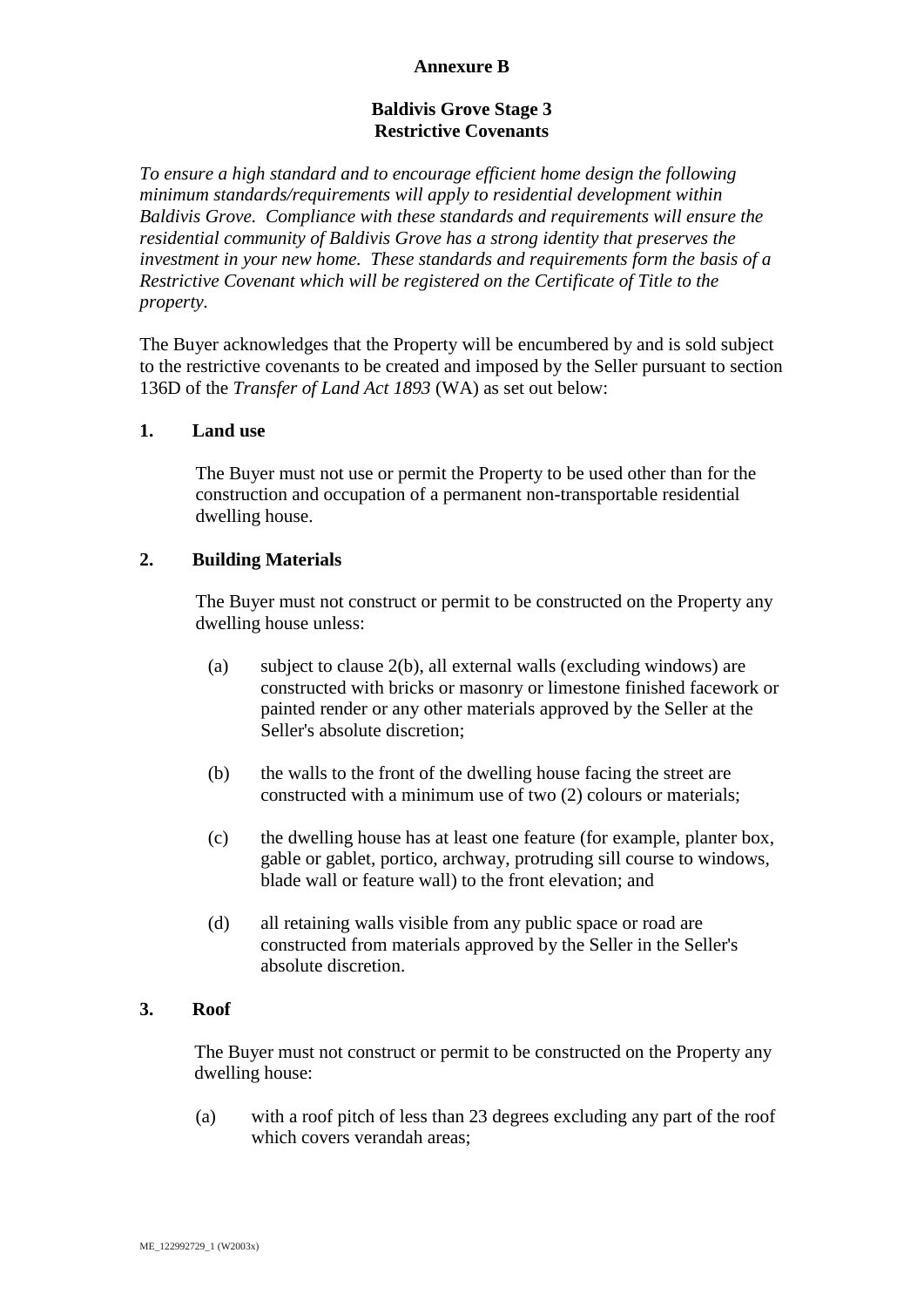- (b) unless the roof design of the dwelling house is a skillion roof design or a flat roof behind parapets;
- (c) with a flat roof visible from the public street; and
- (d) with a zincalume roof or any other materials unless such roof is covered with tiles or Colorbond.

# **4. Carports and garages**

The Buyer must not construct or permit to be constructed on the Property any dwelling house unless:

- (a) the garage or carport is constructed using the same materials as the dwelling house except where the garage or carport are screened from the street view;
- (b) the Buyer has entered into a contract to construct and complete the driveway and crossover between the road and the parking area on the Property at the same time the contract to construct and complete the dwelling house is entered into; and
- (c) the driveway and crossover are constructed of paved materials, coloured or decorative concrete, or any other materials approved by the Seller at the Seller's absolute discretion.

### **5. Sheds/Outbuildings**

The Buyer must not construct or permit to be constructed any outbuilding visible from the primary road or any other outbuilding (including any workshop, garden shed, storage shed or other building), which exceeds:

- (a)  $20m^2$  in floor area; or
- (b) 2.2 metres in wall height and 2.5 metres in gable height,

unless approved by the Seller.

#### **6. Vehicle repairs**

The Buyer must not carry out or permit to be carried out any repairs or restorations of any motor vehicle, boat, trailer, aircraft, mobile machinery or any other vehicle on the Property or any part of the Property other than wholly within a garage on the Property and screened from public view at all times.

### **7. Landscaping**

The Buyer must not permit: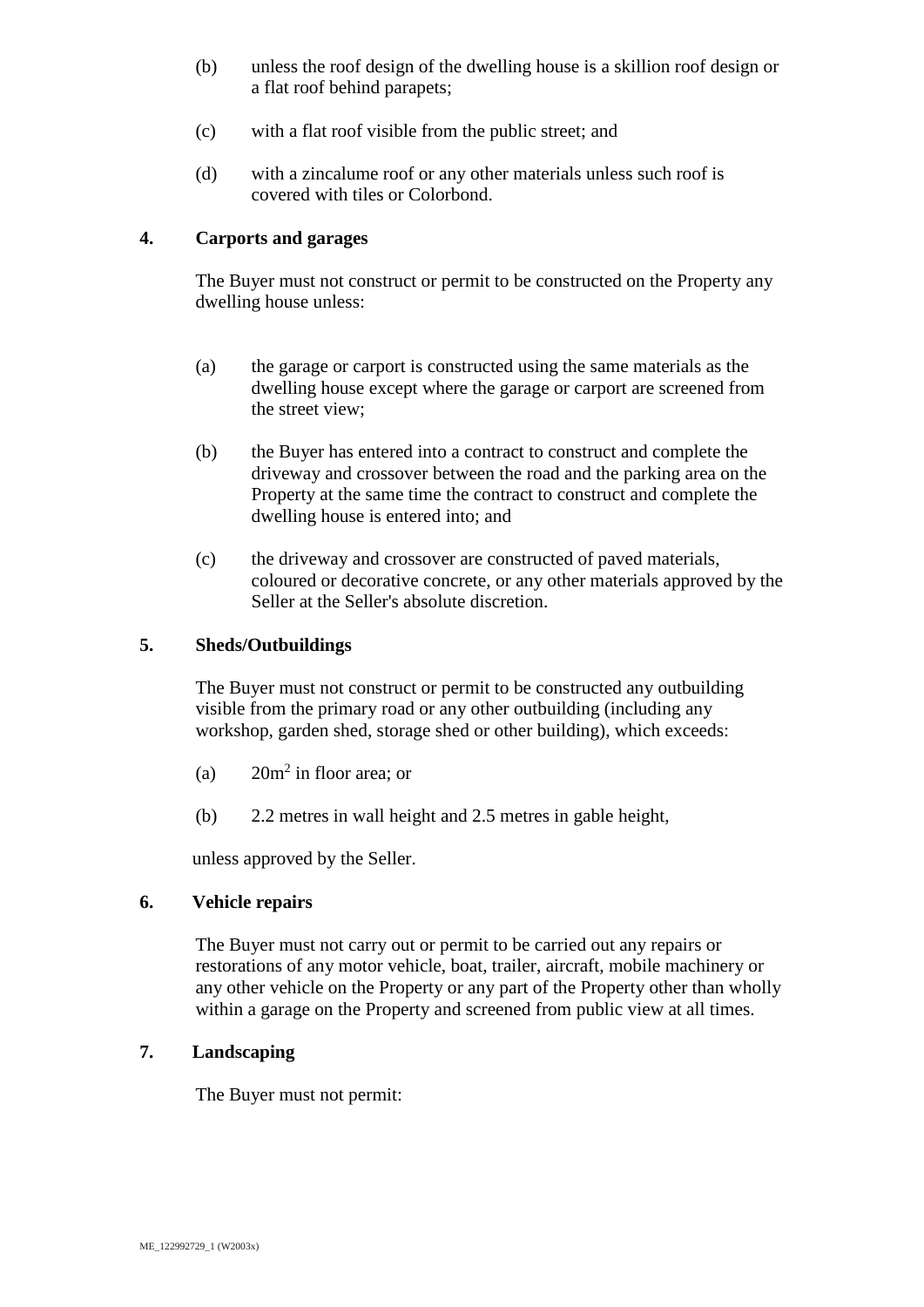- (a) any garden areas on the Property within public view to remain unlandscaped after three (3) months of practical completion of the dwelling house; and
- (b) any front landscaping installed by the Seller, including but not limited to street trees, to be damaged, fall into disrepair or unmaintained.

## **8. Appearance**

The Buyer must not permit:

- (a) any commercial vehicles which have an aggregate weight greater than 3.5 tonnes, caravans, trailers, boats or any other mobile machinery to be parked on the Property, on the road or on any other land near to or next to the Property unless the commercial vehicles, caravans, trailers, boats or mobile machinery are parked or contained wholly within the garage on the Property or are screened from public view;
- (b) any rubbish, trash, garbage or other waste material to be accumulated or kept on the Property or any part of the Property or any rubbish disposal containers on the Property to be in the front of the building line except on days allocated by the local authority for rubbish collection from the Property;
- (c) if the property is vacant land, any 'For Sale' sign to be erected on the Property within any time prior to the second anniversary of Settlement;
- (d) installation of any air conditioning unit that protrudes greater than 500mm above the ridgeline of the dwelling house and is not of similar colour to the roof;
- (e) installation of any solar hot water unit that is not integrated with and matches the roof profile of the dwelling house;
- (f) installation of any air conditioning unit, to the front roof hip or fascia;
- (g) any washing line or clothes hoists to be erected that are visible from any public street or thoroughfare;
- (h) any satellite dish to be visible from the street on which the dwelling house is located;
- (i) TV antennas to be visible above the roofline from the street on which the dwelling house is located;
- (j) installation of any letterbox unless such letterbox is clearly numbered and complements the dwelling house;
- (k) any temporary window treatments such as paper, plastic, cotton sheeting, foil to be affixed to the windows that are visible from any public street or thoroughfare;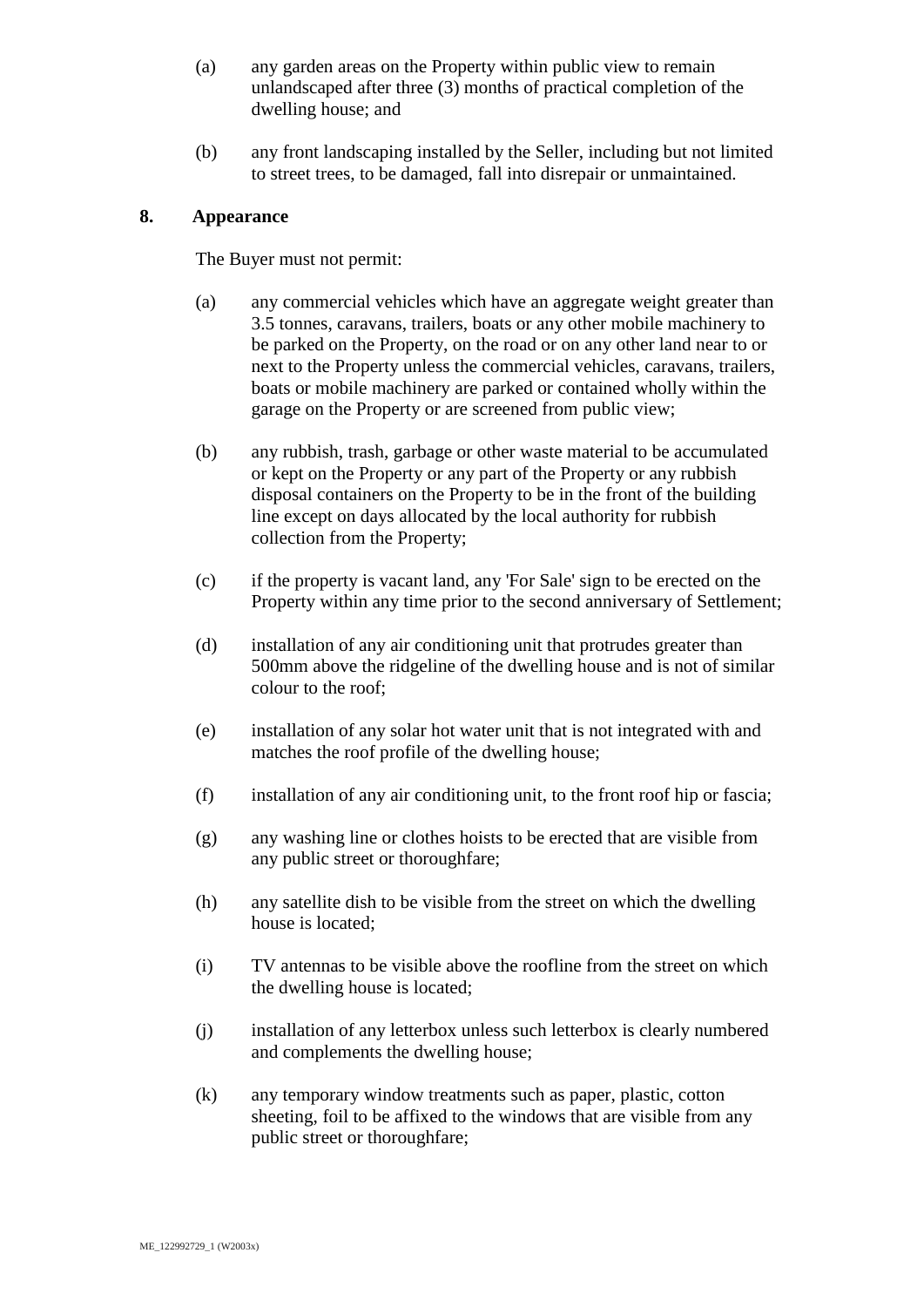- (l) the front yard and verge abutting the Property to become overgrown or invaded by weeds or to fall into a state of disrepair or damage any trees planted on the verge abutting the Property; and
- (m) concreting or construction of hardstand of the entire area forward of the building on the Property.

### **9. Fencing**

The Buyer must not:

- (a) construct or permit to be constructed on the Property any side or back fence abutting any open public space or public reserve or road reserve unless such fence is constructed of Colorbond, limestone or the same brick as any dwelling house on the Property and is not less than 1800mm high;
- (b) construct or permit to be constructed on the Property any boundary fence unless such a fence is constructed of Colorbond, brick or limestone or other similar material at a height of 1800mm;
- (c) construct any Colorbond fence unless the colour of the fence is 'Grey Ridge';
- (d)
- (i) take or permit any action to be taken to remove, alter or mark any wall or fence constructed by the Seller (unless additional blocks are required to be added to a retaining wall) on or about any of the boundaries of the Property;
- (ii) permit such wall or fence to become damaged, unsafe or fall into a state of disrepair;
- (iii) permit any roots or any tree, plant or building or other thing on the Property to cause such wall or fence to become structurally unsound; and
- (iv) repair or renew such wall or fence except in the same style, material and colour of the existing wall and fence;
- (e) construct or permit to be constructed any gates unless such gates are constructed of materials which are complementary to the boundary fence;
- <span id="page-3-0"></span>(f) construct or permit to be constructed any fencing forward of the front building line unless such fencing consists of side and front fencing together, constructed of brick, rendered brick or limestone piers and infilled with timber or wrought iron, or a painted timber picket fence no greater than 1.2m in height;